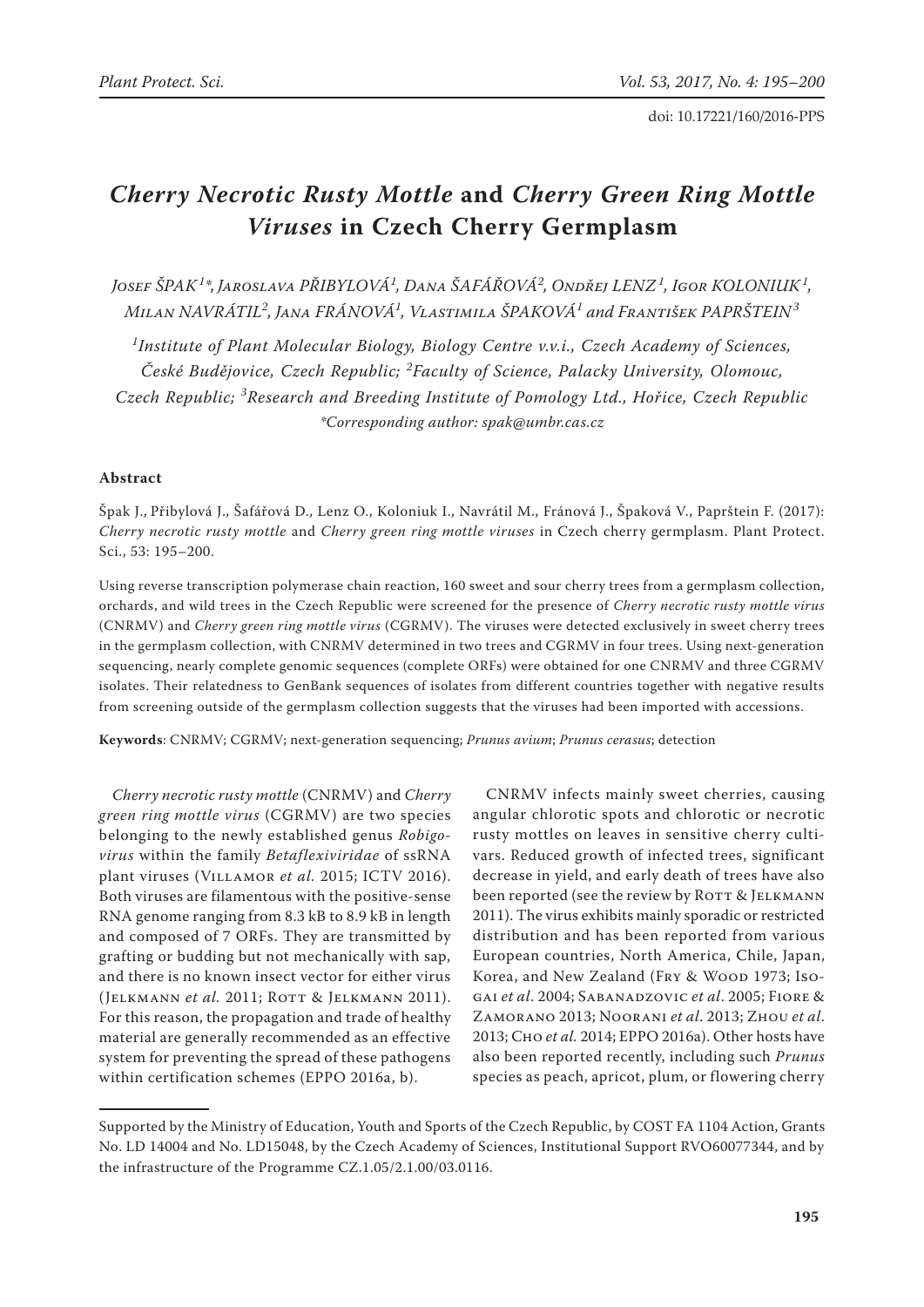(Li & Mock 2008; Zhou *et al*. 2013; Zindovic *et al*. 2014). CNRMV has been detected in what probably were naturally infected wild roses and bamboos, and its natural spread between hosts by specific Asian aphids has recently been proposed but not proven in India (Awasthi *et al.* 2015a, b).

CGRMV exhibits a similar host range and distribution as does CNRMV. It infects mainly sweet cherries, but sour cherry, flowering cherry, apricot, plum, and peach have also been reported as hosts (Jelkmann *et al*. 2011). Although the CGRMV infection can lead to leaf necrosis, leaf twisting and curling, and necrosis in fruits of sensitive cherries (JELKMANN *et al*. 2011), in most noted cases it is symptomless. The presence of the virus has been reported either historically or recently from Europe, America, Asia, and New Zealand (GENTIT et al. 2002; Isogai et al. 2004; Wang *et al*. 2009, 2013; Jelkmann *et al*. 2011; Zhou *et al*. 2011; Fiore & Zamorano 2013; Lee *et al*. 2014; EPPO 2016b). In view of the frequency of CGRMV latent infections and its low economic impact, it is believed that CGRMV occurs worldwide (Jelkmann *et al*. 2011).

The Czech Republic is among those European countries with few occurrences of CNRMV and CGRMV, as reported by Czech NPPO in 1994 (EPPO 2016a, b), but in general the situation is unclear because no additional documentation or information exists.

The aim of the present study was to map the occurrence of CNRMV and CGRMV in both wildgrowing and cultivated sweet and sour cherry trees in the Czech Republic and to verify the previously published EPPO reports.

## **MATERIAL AND METHODS**

*Plant material*. Leaf samples were taken preferably from trees exhibiting virus-like symptoms of virus infection, but also from non-symptomatic trees. Representative leaves were taken from several parts of the canopy. The samples were collected in the period from April to August in the years 2014 and 2015 from the germplasm collection at the Research and Breeding Institute of Pomology Ltd., Holovousy, Czech Republic, and from orchards and wild-growing trees at 11 locations in the Czech Republic.

*RNA isolation and reverse transcription polymerase chain reaction (RT-PCR)*. Total RNA was isolated for RT-PCR screening using an RNeasy Plant Mini Kit (QIAGEN, Hilden, Germany) ac-

cording to the manufacturer's instructions, reverse transcribed using random primers (iScript cDNA Synthesis Kit; Bio-Rad Laboratories, Irvine, USA), then amplified by PCR (TopBio, Prague, Czech Republic) using the primers CGRMV1 (5'-CCT-CATTCACATAGCTTAGGTTT-3') and CGRMV2 (5'-ACTTTAGCTTCGCCCCGTG-3') (Li & Mock 2005) targeting a region approximately 950 nt long from both CGRMV and CNRMV viruses. Samples tested positive were examined using RT-PCR also for the presence of other cherry-infecting viruses, namely *Apple chlorotic leaf-spot virus* (ACLSV), *American plum line pattern virus* (APLPV), *Apple mosaic virus* (ApMV), *Arabis mosaic virus* (ArMV), *Apple stem grooving virus* (ASGV), *Apple stem pitting virus* (ASPV), *Cherry leaf roll virus* (CLRV), *Cherry mottle leaf virus* (CMLV), *Cherry rasp leaf virus* (CRLV), *Cherry virus A* (CVA), *Little cherry virus 1* (LChV1), *Little cherry virus 2* (LChV2), *Prune dwarf virus* (PDV), *Prunus necrotic ring spot virus* (PNRSV), *Plum pox virus* (PPV), *Strawberry latent ringspot virus* (SLRSV), and *Tomato ring spot virus* (ToRSV) (Supplement Table S1). All PCR products thus obtained were sequenced (GATC, Constance, Germany) using the Sanger sequencing method.

The dsRNA for next-generation sequencing (NGS) was purified from the total nucleic acid by binding to cellulose powder in 16% ethanol (MORRIS & DODDS 1979; DePaulo & Powel 1995) from about 400 mg of fresh or frozen leaf tissue of collected tree samples.

*NGS and sequence analyses*. The dsRNA from samples which were positive by RT-PCR for CNRMV and CGRMV was examined by NGS. The sequencing library was prepared using the TruSeq RNA Library Preparation kit (Illumina, San Diego, USA) and sequenced by Illumina HiSeq 2500 (Seqme Ltd., Dobříš, Czech Republic). Sequences thus obtained were processed (trimming low quality sequence, duplicate removal, *de novo* contig creation) using the CLC Genomic WorkBench 7.5 software (QIAGEN, Aarhus C, Denmark). The 5' and 3' ends of the genome with lower coverage and weak consensus were trimmed out of the final sequences.

Sequence identity was analysed using the BLAST algorithm (Zhang *et al.* 2000). Sequences available in GenBank were aligned using the ClustalW algorithm, then examined by phylogenetic analysis and the neighbour-joining method with 1000 bootstrap replications. The final trees were visualised using the Tree Explorer software (all Mega v. 7.014) (Kumar *et al.* 2016).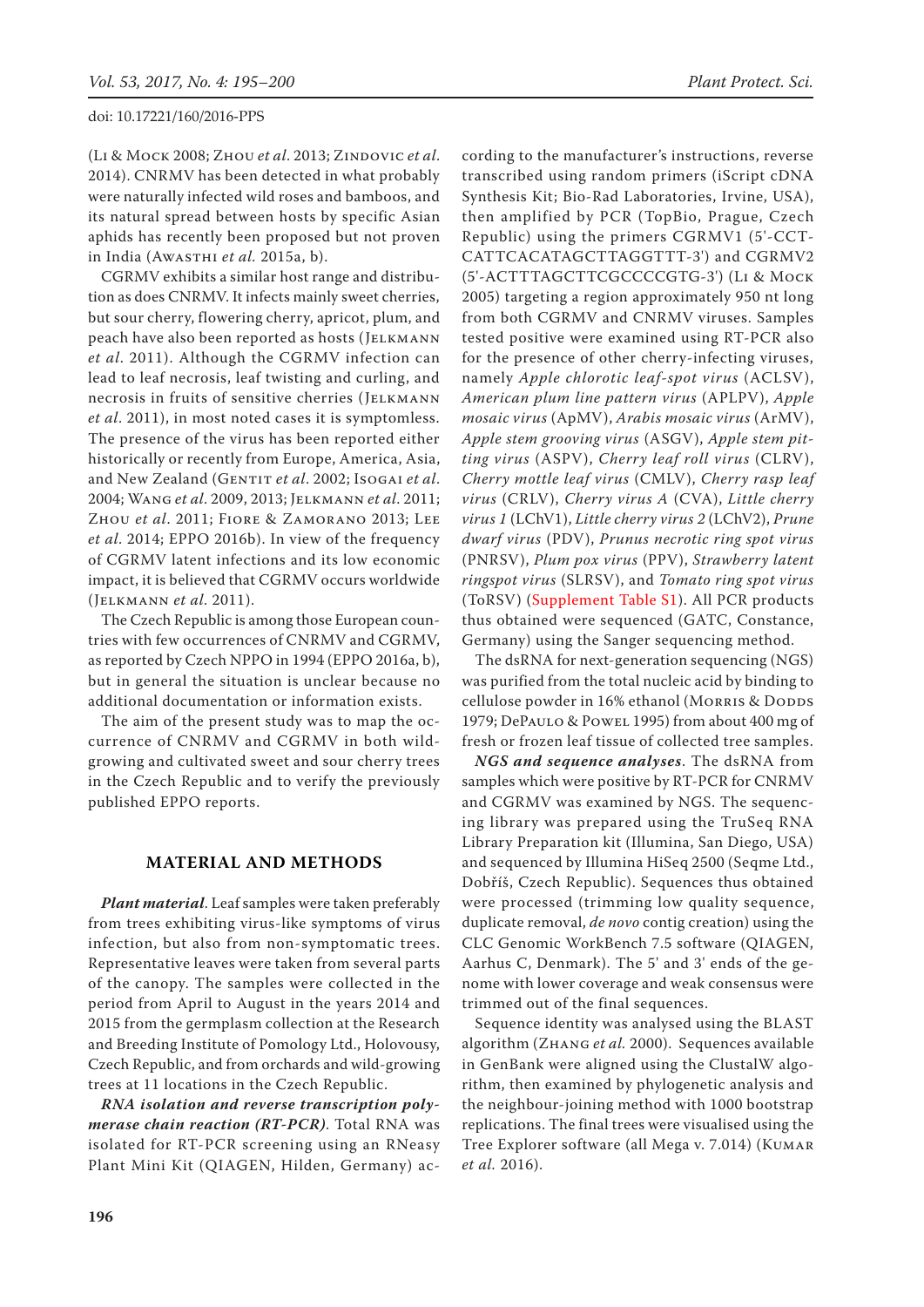## **RESULTS**

To elucidate the occurrence of CNRMV and CGRMV in the sweet and sour cherry plantations, a total of 160 trees were screened: 55 sweet and 22 sour cherry trees from the germplasm collection, 49 sweet and 10 sour cherry trees from orchards, and 20 sweet and 4 sour cherry trees growing in the wild. Both viruses were detected only in six sweet cherry trees from the germplasm collection but they were not found in the other surveyed plantations.

Further RT-PCR screening for another 19 cherry viruses (Supplement Table S1) confirmed co-infection by ACLSV, CLRV, CVA, LChV2, and PDV in both symptomatic and non-symptomatic trees (Table 1). Four selected samples (one CNRMV and three CGRMV) were subjected to the detailed NGS analysis. Sequences of both viruses were obtained by *de novo* assembly of reads, without any unmapped regions. The numbers of reads and average coverage for each sequence are listed in Table 1. The NGS analysis confirmed the presence of all viruses detected by RT-PCR. There were neither false-positive nor false-negative results. However, NGS revealed additional sequences of heretofore undescribed viruses, and these are now being completed or have recently been published (Lenz *et al.* 2017). The NGS analysis also confirmed 100% identity of primer CGRMV1 with all four isolates sequenced and only one mismatch of primer CGRMV2 with sequences of CZ43 and CZ54 (data not shown).

A nearly full-length sequence of the CNRMV isolate CZ31 (GenBank Acc. No. KY178274) was obtained by NGS. It consists of 8 392 nucleotides covering all seven ORFs and parts of both 3' and 5' UTR regions. The genome shared the highest nucleotide (nt) identities with the isolates Ch-yt-13 (China, KR820549) and 120/86 (Switzerland, NC\_002468) at 98.7 and 98.4%, respectively. The lowest (86.7%) nt identity was found with isolates FC4 and FC5 (Japan, EU188438 and EU188439). Detailed analysis of each of the seven detected ORFs confirmed the similarity between CZ31 and Chyt-yt-13 and 120/86 CNRMV isolates, showing 98–99.9% nt and 97.4–100.0% deduced amino acid (aa) identities (Supplement Table S2). ORF1 (encoding viral replicase) revealed the highest variability in nt sequence among the analysed CNRMV isolates, showing the identity ranging from 84.0% with FC4 to 98.5% with Ch-yt-13. This relatively wide range of variability was not detected in aa sequences, varying as they did from 92.3% to 99.2%. ORF2 (encoding TGBp1) revealed the most conservative character, showing the highest aa identity (98.6–100.0%). In contrast, the greatest aa variability was detected in ORF5a (encoding hypothetical protein), which showed 72.0–97.5% identity with CZ31.

The sequences of three CGRMV isolates (CZ43, CZ54, and CZ74) obtained by NGS ranged from 8348 to 8431 bp (without poly(A) tail) covering the complete sequence of all seven ORFs. The BLAST analysis revealed that isolates CZ43 (KY178275) and CZ54 (KY178276) were 99.6% identical without regard to their assumed origins from the USA and Moldova. On the other hand, the isolate CZ74 (KY178277) shared with them only 82.9% identity, which was the lowest identity found between the compared CGRMV sequences. The isolates CZ43 and CZ54 were the most similar to the USA 02F23rD (KC218931) isolate (83.9 and 83.8% identity, respectively), while the CZ74 showed the highest identity with the South Korean CGRMV-Korea (LC064752) isolate (94.7%).

A comparison of the individual ORFs of NGS-obtained sequences revealed relatively high variability in nt sequences and lower variability in deduced aa sequences. The most variable was ORF5a (encoding hypothetical protein), with 88.8–97.6% nt and 73.6–93.9% aa identity. ORF5 (encoding capsid protein) was identified as the most conservative ORF with 88.1–97.4% and 95.2–98.9% nt and aa identity, respectively (for detailed data see Supplement Table S2).

Table 1. Viruses detected in sweet cherry trees from germplasm collection

| Isolate | Cultivar     | Origin     | Virus        | Sequenced<br>region | Acc. No. | Other viruses detected | Symptoms           |
|---------|--------------|------------|--------------|---------------------|----------|------------------------|--------------------|
| CZ31    | Kišiněvskaja | Moldova    | <b>CNRMV</b> | 8392                | KY178274 | <b>PDV</b>             | light mottle spots |
| CZ43    | Lambert      | <b>USA</b> | <b>CGRMV</b> | 8353                | KY178275 | ACLSV, CLRV, CVA, PDV  | dying, defoliation |
| CZ54    | Dněprovka    | Moldova    | CGRMV        | 8365                | KY178276 | no                     | no                 |
| CZ63    | Deacon       | <b>USA</b> | <b>CGRMV</b> | 820                 | KY178278 | <b>CVA</b>             | reddening          |
| CZ71    | Mona Cherry  | <b>USA</b> | <b>CNRMV</b> | 361                 | KY178279 | no                     | yellowing          |
| CZ74    | Rube         | Germany    | <b>CGRMV</b> | 8348                | KY178277 | LChV2, PDV             | no                 |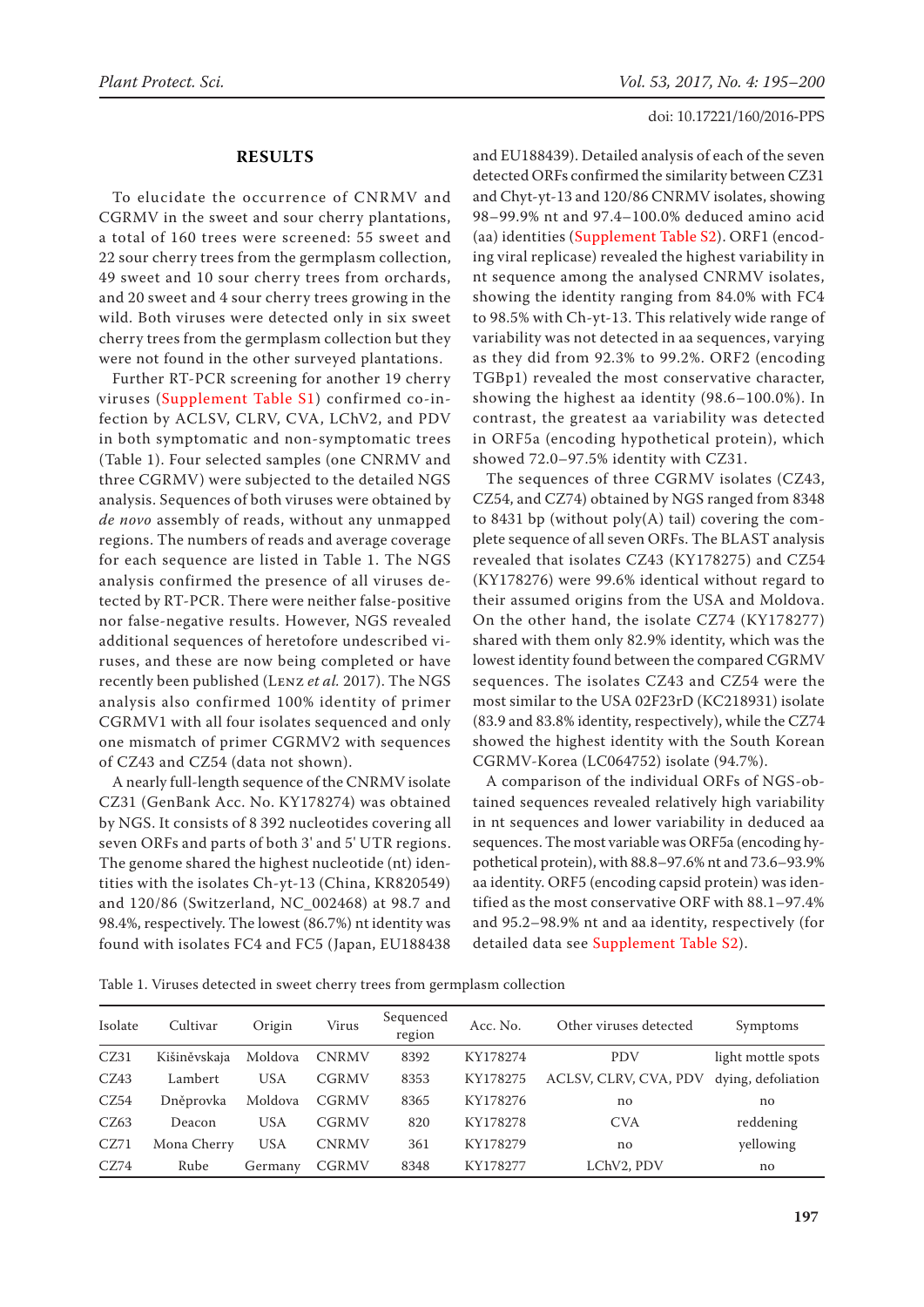

Figure 1. Phylogeny based on full genome sequences of robigoviruses (neighbour-joining method). For each virus, isolate name, GenBank Accession Number, and assumed origin are listed. Isolates from this study are shown in bold. AOPRaV is used as an outgroup. Bootstrap values less than 70% are not shown; the bar represents a phylogenetic distance of 10%

Two isolates, CZ63 and CZ74, were partially sequenced by Sanger sequencing only and were compared with the four isolates analysed by NGS. CZ63 (CGRMV) was the most similar to CZ74 (93.6% nt identity; 98.1% aa identity in the CP-gene), and the nucleotide identity of CZ71 (CNRMV) with the isolate CZ31 was 89.9% (only a partial CP sequence was obtained).

The phylogenetic analysis confirmed the position of Czech CNRMV and CGRMV isolates deduced from the nucleotide sequence analysis (Figure 1). CNRMV isolate CZ31 clustered in a separate branch together with Chinese and Swiss isolates clearly discriminated from the other CNRMV isolates sequenced so far. CGRMV isolates CZ43 and CZ54 formed a distant branch, while CZ74 clustered together with the Korean CGRMV-Korea isolate. All of them, however, were significantly related to the American and Chinese isolates.

#### **DISCUSSION**

CNRMV and CGRMV have been reported from various countries worldwide, but their distributions are mostly limited to a few cases or scarce occurrences (EPPO 2016a, b). Nevertheless, due to the fact that non-symptomatic infections occur frequently, it is generally believed that both viruses could occur in any country with the presence of host plants (Jelkmann *et al.* 2011; Rott & Jelkmann 2011).

In this study, we used primers CGRMV1 and CGRMV2 designed for detection of both CGRMV and CNRMV viruses (Li & Mock 2005). The analysis showed the identity of these primers with the majority of sequences of both CNRMV and CGRMV available from GenBank or NGS sequences (Supplementary file, Figure S1 and S2). Furthermore, we found greater variability at the annealing site of other CNRMV primers designed by Isogai *et al*. (2004). Therefore, primers CGRMV1 and CGRMV2 seem to be well suited for detection of CGRMV as well as CNRMV.

 The comparison of available GenBank sequences reveals that the most similar isolates of both viruses often originate from distant countries. For example, the Swiss isolate CNRMV 120/86 is the most similar to the Chinese Ch-yt-13, while the CGRMV isolate 02F23rD from the USA is most closely related to the French P1A and the two cluster together with the isolate S10 from China (Figure 1). The sequence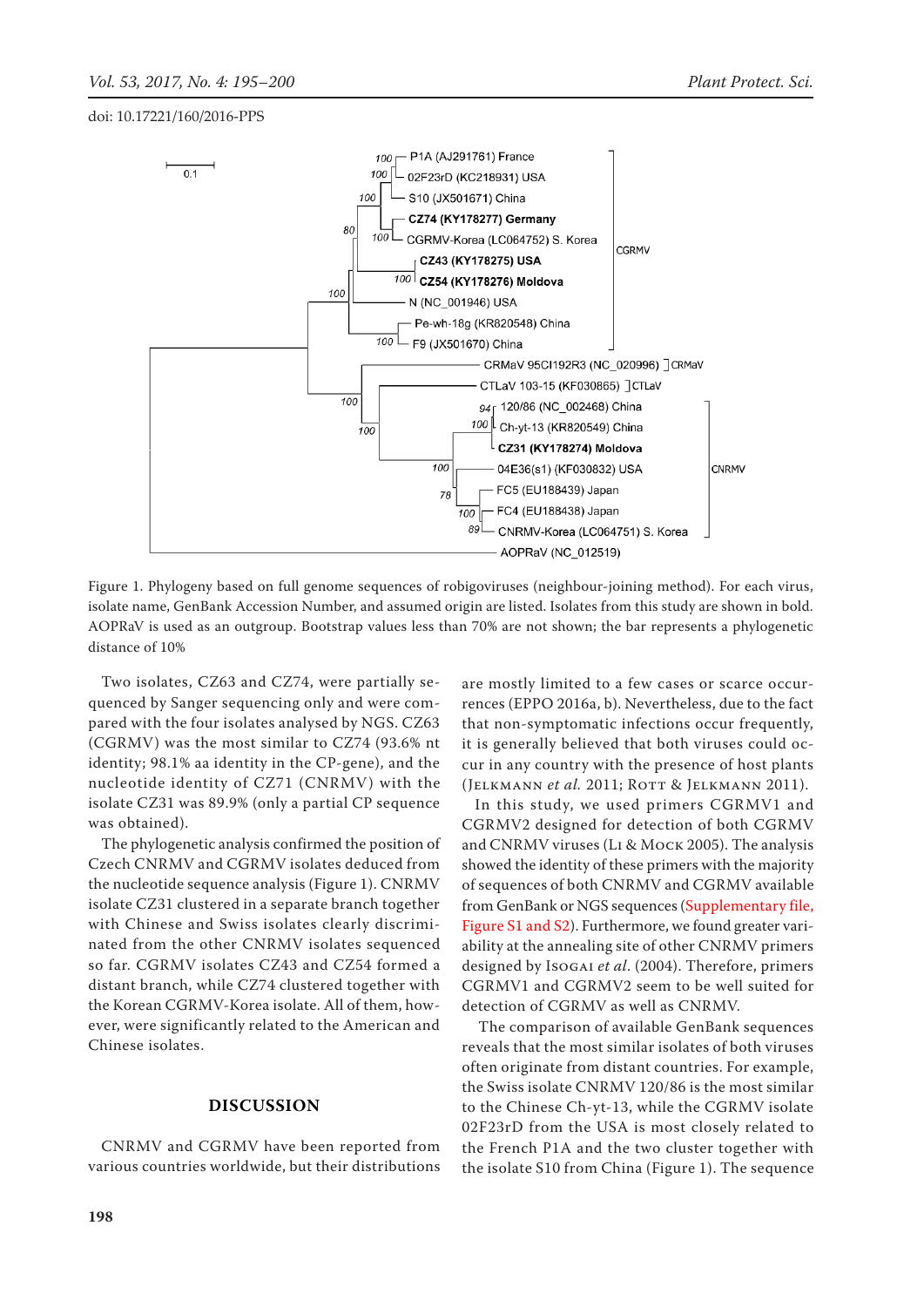relatedness of isolates from this study does not reflect the geographic origin: CNRMV isolate CZ31 (origin Moldova) clusters within the group of Swiss and Chinese isolates (120/86 and Ch-yt-13), and CGRMV isolate CZ74 (origin USA) was the most similar to the isolate CGRMV-Korea from South Korea. The other two CGRMV isolates of different origin, infecting USA (CZ43) and Moldovan (CZ54) cherry cultivars, were nearly identical and formed a distinct phylogenetic clade. They differed significantly from the CZ74 isolate of CGRMV coming from the same location. Indeed, their genetic distance is the greatest within the CGRMV group. Despite the relative conservancy of CNRMV genomes described by various authors (Sabanadzovic *et al.* 2005; Zhou *et al.* 2011; Awasthi *et al.* 2015b), genetic similarities observed within both viruses are in accordance with the anticipated fact that both viruses were spread by grafting and/or planting of infected material.

Therefore, the combined evidence of (a) two distant lineages of CGRMV in trees from the same location, one of which was closely related to the isolate from South Korea; (b) absence of CNRMV and CGRMV trees in the vicinity of infected trees; and (c) high genetic similarity of both viruses detected to other known isolates from distant countries supports the conclusion that these viruses detected in the Czech Republic are of imported origin.

The survey for CNRMV and CGRMV, their absence in orchards and wild-growing trees, together with the absence of any documentation as to their previous presence in the Czech Republic did not confirm the few occurrences previously reported here by EPPO (2016a, b). Both viruses occurred only in imported accessions within the germplasm collection.

## **References**

- Awasthi P., Ram R., Reddy S.G.E., Nadda G., Zaidi A.A., Hallan V. (2015a): Himalayan wild cherry (*Prunus cerasoides*) as a new natural host of *Cherry necrotic rusty mottle virus* (CNRMV) and a possible role of insect vectors in their transmission. Annals of Applied Biology, 166: 402–409.
- Awasthi P., Ram R., Zaidi A.A., Prakash O., Sood A., Hallan V. (2015b): Molecular evidence for bamboo as a new natural host of *Cherry necrotic rusty mottle virus*. Forest Pathology, 45: 42–50.
- Cho I.S., Choi G.S., Choi S.K., Seo E.Y., Lim H.S. (2014): First report of *Cherry necrotic rusty mottle virus* infecting sweet cherry trees in Korea. Plant Disease, 98: 164.
- DePaulo J.J., Powel C.A. (1995): Extraction of doublestranded RNA from plant tissue without the use of organic solvents. Plant Disease, 79: 246–248.
- EPPO (2016a): Cherry necrotic rusty mottle virus (CRN-RM0). Available at https://gd.eppo.int/taxon/CRNRM0 (accessed Sept 21, 2016).
- EPPO (2016b): Cherry green ring mottle virus (CGRMV0). Available at https://gd.eppo.int/taxon/CGRMV0 (accessed Sept 21, 2016).
- Fiore N., Zamorano A. (2013): First report of *Cherry green ring mottle virus* and *Cherry necrotic rusty mottle virus* in sweet cherry (*Prunus avium*) in Chile and South America. Plant Disease, 97: 1122.
- Fry P.R., Wood G.A. (1973): Further viruses of *Prunus* in New Zealand. New Zealand Journal of Agricultural Research, 16: 131–142.
- Gentit P., Foissac X., Svanella-Dumas l., PeyPelut M., Macquaire G., Candresse T. (2002): Molecular characterization of foveaviruses associated with the cherry necrotic mottle leaf disease and complete sequencing of an European isolate of *Cherry green ring mottle viru*s. Archives of Virology, 147: 1033–1042.
- ICTV (2016): Robigovirus: EC 47, London, UK, July 2015; Email ratification 2016 (MSL #30).
- Isogai M., Aoyagi J., Nakagawa M., Kubodera Y., Satoh K., Katoh T., Inamori M., Yamashita K., Yoshikawa N. (2004): Molecular detection of five cherry viruses from sweet cherry trees in Japan. Journal of General Plant Pathology, 70: 288–291.
- Jelkmann W., Rott M., Uyemoto J.K. (2011): Cherry green ring mottle virus. In: Hadidi A., Barba M.*,* Candresse T.*,*  Jelkmann W. (eds): Virus and Virus-like Diseases of Pome and Stone Fruits. St Paul, American Phytopathological Society Press: 115–117.
- Kumar S., Stecher G., Tamura K. (2016): MEGA7: Molecular evolutionary genetics analysis version 7.0 for bigger datasets. Molecular Biology and Evolution, 33: 1870–1874.
- Lee S.Y., Yea M.C., Back C.G., Choi K.S., Kang I.K., Lee S.H., Jung H.Y. (2014): Survey of *Cherry necrotic rusty mottle virus* and *Cherry green ring mottle virus* incidence in Korea by Duplex RT-PCR. Plant Pathology Journal, 30: 445–449.
- Lenz O., Přibylová J., Fránová J., Koloniuk I., Špak J. (2017): Identification and characterization of a new member of the genus *Luteovirus* from cherry. Archives of Virology*,* 162: 587–590.
- Li R., Mock R. (2005): An improved reverse transcriptionpolymerase chain reaction (RT-PCR) assay for the detection of two cherry flexiviruses in *Prunus* spp. Journal of Virological Methods, 129: 162–169.